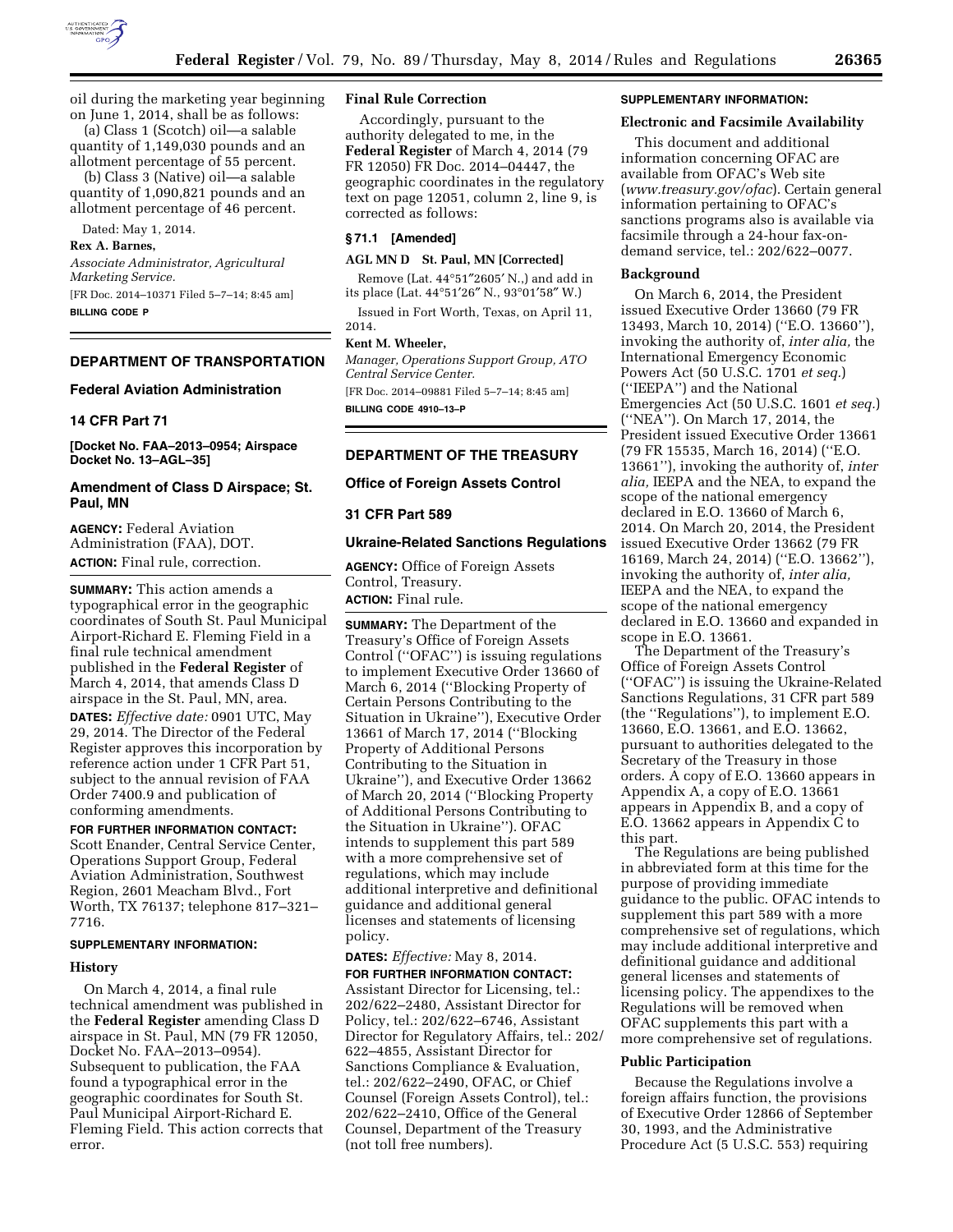notice of proposed rulemaking, opportunity for public participation, and delay in effective date are inapplicable. Because no notice of proposed rulemaking is required for this rule, the Regulatory Flexibility Act (5 U.S.C. 601–612) does not apply.

#### **Paperwork Reduction Act**

The collections of information related to the Regulations are contained in 31 CFR Part 501 (the ''Reporting, Procedures and Penalties Regulations''). Pursuant to the Paperwork Reduction Act of 1995 (44 U.S.C. 3507), those collections of information have been approved by the Office of Management and Budget under control number 1505– 0164. An agency may not conduct or sponsor, and a person is not required to respond to, a collection of information unless the collection of information displays a valid control number.

#### **List of Subjects in 31 CFR Part 589**

Administrative practice and procedure, Banking, Banks, Blocking of assets, Brokers, Credit, Foreign trade, Investments, Loans, Russian Federation, Securities, Services, Ukraine.

■ For the reasons set forth in the preamble, the Department of the Treasury's Office of Foreign Assets Control adds part 589 to 31 CFR chapter V to read as follows:

# **PART 589—UKRAINE RELATED SANCTIONS REGULATIONS**

#### **Subpart A—Relation of This Part to Other Laws and Regulations**

Sec.

# 589.101 Relation of this part to other laws and regulations.

### **Subpart B—Prohibitions**

589.201 Prohibited transactions.

- 589.202 Effect of transfers violating the provisions of this part.
- 589.203 Holding of funds in interestbearing accounts; investment and reinvestment.
- 589.204 Expenses of maintaining blocked property; liquidation of blocked property.

### **Subpart C—General Definitions**

- 589.300 Applicability of definitions.<br>589.301 Blocked account: blocked pr
- 589.301 Blocked account; blocked property.<br>589.302 Effective date
- Effective date.
- 589.303 Entity.
- 589.304 Interest.<br>589.305 Licenses
- Licenses; general and specific.<br>OFAC.
- 589.306
- 589.307 Person.
- 589.308 Property; property interest.<br>589.309 Transfer.
- 589.309 Transfer.
- 589.310 Ukraine-Related Executive Orders.
- United States.
- 589.312 United States person; U.S. person.
- 589.313 U.S. financial institution.

#### **Subpart D—Interpretations § 589.401 [Reserved]**

- 589.402 Effect of amendment.
- 589.403 Termination and acquisition of an interest in blocked property.
- 589.404 Transactions ordinarily incident to a licensed transaction.
- 589.405 Setoffs prohibited.
- 589.406 Entities owned by a person whose property and interests in property are blocked.

### **Subpart E—Licenses, Authorizations, and Statements of Licensing Policy**

- 589.501 General and specific licensing procedures.<br>589.502 [Reser
- [Reserved]
- 589.503 Exclusion from licenses.
- 589.504 Payments and transfers to blocked accounts in U.S. financial institutions. 589.505 Entries in certain accounts for
- normal service charges authorized.
- 589.506 Provision of certain legal services authorized.
- 589.507 Payments from funds originating outside the United States authorized.
- 589.508 Authorization of emergency medical services.

#### **Subpart F—[Reserved]**

#### **Subpart G—[Reserved]**

#### **Subpart H—Procedures**

589.801 [Reserved]

589.802 Delegation by the Secretary of the Treasury.

### **Subpart I—Paperwork Reduction Act**

589.901 Paperwork Reduction Act notice. Appendix A to Part 589—Executive Order 13660

- Appendix B to Part 589—Executive Order 13661
- Appendix C to Part 589—Executive Order 13662

**Authority:** 3 U.S.C. 301; 31 U.S.C. 321(b); 50 U.S.C. 1601–1651, 1701–1706; Pub. L. 101–410, 104 Stat. 890 (28 U.S.C. 2461 note); Pub. L. 110–96, 121 Stat. 1011 (50 U.S.C. 1705 note); E.O. 13660, 79 FR 13493, March 10, 2014; E.O. 13661, 79 FR 15535 March 19, 2014, E.O. 13662, 79 FR 16169, March 24, 2014.

# **Subpart A—Relation of This Part to Other Laws and Regulations**

# **§ 589.101 Relation of this part to other laws and regulations.**

This part is separate from, and independent of, the other parts of this chapter, with the exception of part 501 of this chapter, the recordkeeping and reporting requirements and license application and other procedures of which apply to this part. Actions taken pursuant to part 501 of this chapter with respect to the prohibitions contained in this part are considered actions taken pursuant to this part. Differing foreign policy and national security circumstances may result in differing interpretations of similar language among the parts of this chapter. No

license or authorization contained in or issued pursuant to those other parts authorizes any transaction prohibited by this part. No license or authorization contained in or issued pursuant to any other provision of law or regulation authorizes any transaction prohibited by this part. No license or authorization contained in or issued pursuant to this part relieves the involved parties from complying with any other applicable laws or regulations.

**Note to § 589.101:** This part has been published in abbreviated form for the purpose of providing immediate guidance to the public. OFAC intends to supplement this part with a more comprehensive set of regulations, which may include additional interpretive and definitional guidance and additional general licenses and statements of licensing policy.

# **Subpart B—Prohibitions**

# **§ 589.201 Prohibited transactions.**

All transactions prohibited pursuant to Executive Order 13660 of March 6, 2014, Executive Order 13661 of March 16, 2014, and Executive Order 13662 of March 20, 2014 (''Ukraine-Related Executive Orders''), are also prohibited pursuant to this part.

**Note 1 to § 589.201:** The names of persons designated pursuant to the Ukraine-Related Executive Orders, whose property and interests in property therefore are blocked pursuant to this section, are published in the **Federal Register** and incorporated into OFAC's Specially Designated Nationals and Blocked Persons List (''SDN List'') and appear with the prefix ''UKRAINE'' in the program tag associated with each listing. The SDN List is accessible through the following page on OFAC's Web site: *[www.treasury.gov/](http://www.treasury.gov/sdn)  [sdn](http://www.treasury.gov/sdn)*. Additional information pertaining to the SDN List can be found in Appendix A to this chapter. *See* § 589.406 concerning entities that may not be listed on the SDN List but whose property and interests in property are nevertheless blocked pursuant to this section.

**Note 2 to § 589.201:** The International Emergency Economic Powers Act (50 U.S.C. 1701–1706), in Section 203 (50 U.S.C. 1702), authorizes the blocking of property and interests in property of a person during the pendency of an investigation. The names of persons whose property and interests in property are blocked pending investigation pursuant to this section also are published in the **Federal Register** and incorporated into the SDN List with the prefix ''BPI— UKRAINE.''

**Note 3 to § 589.201:** Sections 501.806 and 501.807 of this chapter describe the procedures to be followed by persons seeking, respectively, the unblocking of funds that they believe were blocked due to mistaken identity, or administrative reconsideration of their status as persons whose property and interests in property are blocked pursuant to this section.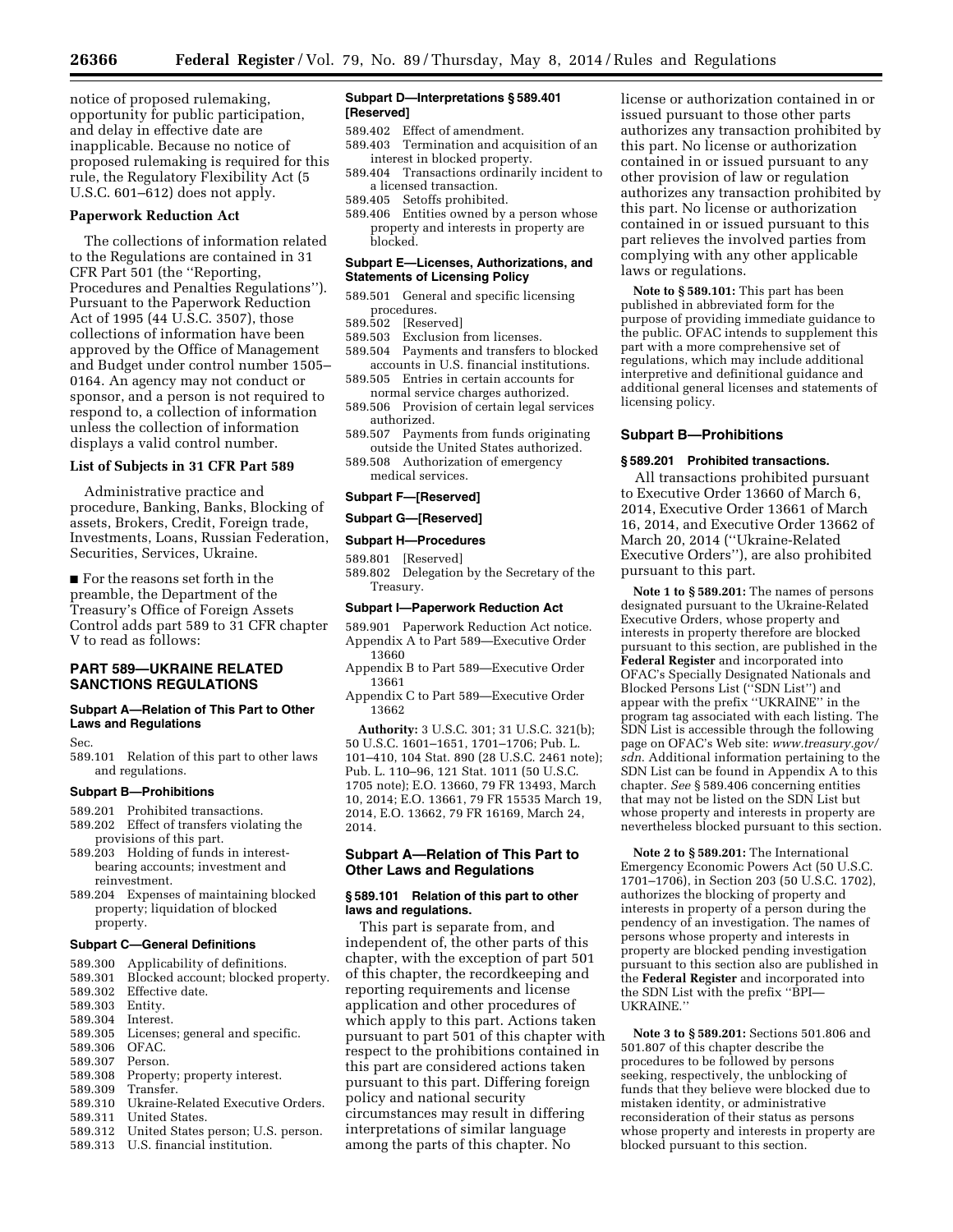#### **§ 589.202 Effect of transfers violating the provisions of this part.**

(a) Any transfer after the effective date that is in violation of any provision of this part or of any regulation, order, directive, ruling, instruction, or license issued pursuant to this part, and that involves any property or interest in property blocked pursuant to § 589.201, is null and void and shall not be the basis for the assertion or recognition of any interest in or right, remedy, power, or privilege with respect to such property or property interests.

(b) No transfer before the effective date shall be the basis for the assertion or recognition of any right, remedy, power, or privilege with respect to, or any interest in, any property or interest in property blocked pursuant to § 589.201, unless the person who holds or maintains such property, prior to that date, had written notice of the transfer or by any written evidence had recognized such transfer.

(c) Unless otherwise provided, a license or other authorization issued by OFAC before, during, or after a transfer shall validate such transfer or make it enforceable to the same extent that it would be valid or enforceable but for the provisions of this part and any regulation, order, directive, ruling, instruction, or license issued pursuant to this part.

(d) Transfers of property that otherwise would be null and void or unenforceable by virtue of the provisions of this section shall not be deemed to be null and void or unenforceable as to any person with whom such property is or was held or maintained (and as to such person only) in cases in which such person is able to establish to the satisfaction of OFAC each of the following:

(1) Such transfer did not represent a willful violation of the provisions of this part by the person with whom such property is or was held or maintained (and as to such person only);

(2) The person with whom such property is or was held or maintained did not have reasonable cause to know or suspect, in view of all the facts and circumstances known or available to such person, that such transfer required a license or authorization issued pursuant to this part and was not so licensed or authorized, or, if a license or authorization did purport to cover the transfer, that such license or authorization had been obtained by misrepresentation of a third party or withholding of material facts or was otherwise fraudulently obtained; and

(3) The person with whom such property is or was held or maintained filed with OFAC a report setting forth in full the circumstances relating to such transfer promptly upon discovery that:

(i) Such transfer was in violation of the provisions of this part or any regulation, ruling, instruction, license, or other directive or authorization issued pursuant to this part;

(ii) Such transfer was not licensed or authorized by OFAC; or

(iii) If a license did purport to cover the transfer, such license had been obtained by misrepresentation of a third party or withholding of material facts or was otherwise fraudulently obtained.

**Note to paragraph (d) of § 589.202:** The filing of a report in accordance with the provisions of paragraph (d)(3) of this section shall not be deemed evidence that the terms of paragraphs (d)(1) and (d)(2) of this section have been satisfied.

(e) Unless licensed pursuant to this part, any attachment, judgment, decree, lien, execution, garnishment, or other judicial process is null and void with respect to any property in which, on or since the effective date, there existed an interest of a person whose property and interests in property are blocked pursuant to § 589.201.

#### **§ 589.203 Holding of funds in interestbearing accounts; investment and reinvestment.**

(a) Except as provided in paragraphs (e) or (f) of this section, or as otherwise directed by OFAC, any U.S. person holding funds, such as currency, bank deposits, or liquidated financial obligations, subject to § 589.201 shall hold or place such funds in a blocked interest-bearing account located in the United States.

(b)(1) For purposes of this section, the term *blocked interest-bearing account*  means a blocked account:

(i) In a federally-insured U.S. bank, thrift institution, or credit union, provided the funds are earning interest at rates that are commercially reasonable; or

(ii) With a broker or dealer registered with the Securities and Exchange Commission under the Securities Exchange Act of 1934 (15 U.S.C. 78a *et seq.*), provided the funds are invested in a money market fund or in U.S. Treasury bills.

(2) Funds held or placed in a blocked account pursuant to paragraph (a) of this section may not be invested in instruments the maturity of which exceeds 180 days.

(c) For purposes of this section, a rate is commercially reasonable if it is the rate currently offered to other depositors on deposits or instruments of comparable size and maturity.

(d) For purposes of this section, if interest is credited to a separate blocked account or subaccount, the name of the account party on each account must be the same.

(e) Blocked funds held in instruments the maturity of which exceeds 180 days at the time the funds become subject to § 589.201 may continue to be held until maturity in the original instrument, provided any interest, earnings, or other proceeds derived therefrom are paid into a blocked interest-bearing account in accordance with paragraphs (a) or (f) of this section.

(f) Blocked funds held in accounts or instruments outside the United States at the time the funds become subject to § 589.201 may continue to be held in the same type of accounts or instruments, provided the funds earn interest at rates that are commercially reasonable.

(g) This section does not create an affirmative obligation for the holder of blocked tangible property, such as chattels or real estate, or of other blocked property, such as debt or equity securities, to sell or liquidate such property. However, OFAC may issue licenses permitting or directing such sales or liquidation in appropriate cases.

(h) Funds subject to this section may not be held, invested, or reinvested in a manner that provides immediate financial or economic benefit or access to any person whose property and interests in property are blocked pursuant to § 589.201, nor may their holder cooperate in or facilitate the pledging or other attempted use as collateral of blocked funds or other assets.

### **§ 589.204 Expenses of maintaining blocked property; liquidation of blocked property.**

(a) Except as otherwise authorized, and notwithstanding the existence of any rights or obligations conferred or imposed by any international agreement or contract entered into or any license or permit granted prior to the effective date, all expenses incident to the maintenance of physical property blocked pursuant to § 589.201 shall be the responsibility of the owners or operators of such property, which expenses shall not be met from blocked funds.

(b) Property blocked pursuant to § 589.201 may, in the discretion of OFAC, be sold or liquidated and the net proceeds placed in a blocked interestbearing account in the name of the owner of the property.

# **Subpart C—General Definitions**

#### **§ 589.300 Applicability of definitions.**

The definitions in this subpart apply throughout the entire part.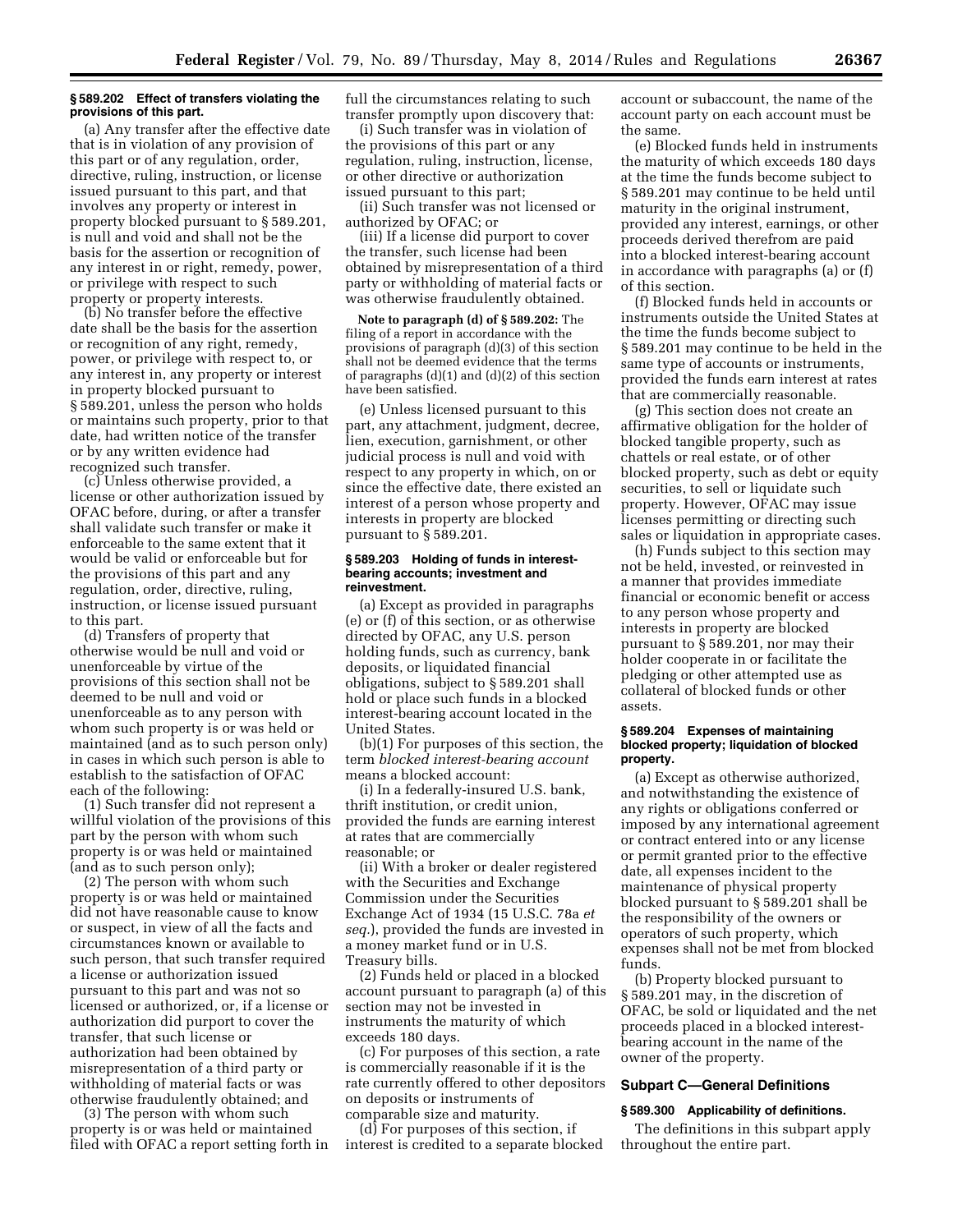#### **§ 589.301 Blocked account; blocked property.**

The terms *blocked account* and *blocked property* shall mean any account or property subject to the prohibitions in § 589.201 held in the name of a person whose property and interests in property are blocked pursuant to § 589.201, or in which such person has an interest, and with respect to which payments, transfers, exportations, withdrawals, or other dealings may not be made or effected except pursuant to an authorization or license from OFAC expressly authorizing such action.

**Note to § 589.301:** See § 589.406 concerning the blocked status of property and interests in property of an entity that is 50 percent or more owned by a person whose property and interests in property are blocked pursuant to § 589.201.

#### **§ 589.302 Effective date.**

The term *effective date* refers to the effective date of the applicable prohibitions and directives contained in this part as follows:

(a) With respect to a person listed in the Annex to E.O. 13661 of March 16, 2014, 12:01 a.m. eastern daylight time, March 17, 2014; and

(b) With respect to a person whose property and interests in property are blocked pursuant to § 589.201, is the earlier of the date of actual or constructive notice that such person's property and interests in property are blocked.

# **§ 589.303 Entity.**

The term *entity* means a partnership, association, trust, joint venture, corporation, group, subgroup, or other organization.

#### **§ 589.304 Interest.**

Except as otherwise provided in this part, the term *interest,* when used with respect to property (*e.g.,* ''an interest in property''), means an interest of any nature whatsoever, direct or indirect.

#### **§ 589.305 Licenses; general and specific.**

(a) Except as otherwise specified, the term *license* means any license or authorization contained in or issued pursuant to this part.

(b) The term *general license* means any license or authorization the terms of which are set forth in subpart E of this part or made available on OFAC's Web site: *[www.treasury.gov/ofac.](http://www.treasury.gov/ofac)* 

(c) The term *specific license* means any license or authorization issued pursuant to this part but not set forth in subpart E of this part or made available on OFAC's Web site: *[www.treasury.gov/](http://www.treasury.gov/ofac)  [ofac](http://www.treasury.gov/ofac)*.

**Note to § 589.305:** *See* § 501.801 of this chapter on licensing procedures.

#### **§ 589.306 OFAC.**

The term *OFAC* means the Department of the Treasury's Office of Foreign Assets Control.

# **§ 589.307 Person.**

The term *person* means an individual or entity.

### **§ 589.308 Property; property interest.**

The terms *property* and *property interest* include, but are not limited to, money, checks, drafts, bullion, bank deposits, savings accounts, debts, indebtedness, obligations, notes, guarantees, debentures, stocks, bonds, coupons, any other financial instruments, bankers acceptances, mortgages, pledges, liens or other rights in the nature of security, warehouse receipts, bills of lading, trust receipts, bills of sale, any other evidences of title, ownership or indebtedness, letters of credit and any documents relating to any rights or obligations thereunder, powers of attorney, goods, wares, merchandise, chattels, stocks on hand, ships, goods on ships, real estate mortgages, deeds of trust, vendors' sales agreements, land contracts, leaseholds, ground rents, real estate and any other interest therein, options, negotiable instruments, trade acceptances, royalties, book accounts, accounts payable, judgments, patents, trademarks or copyrights, insurance policies, safe deposit boxes and their contents, annuities, pooling agreements, services of any nature whatsoever, contracts of any nature whatsoever, and any other property, real, personal, or mixed, tangible or intangible, or interest or interests therein, present, future, or contingent.

#### **§ 589.309 Transfer.**

The term *transfer* means any actual or purported act or transaction, whether or not evidenced by writing, and whether or not done or performed within the United States, the purpose, intent, or effect of which is to create, surrender, release, convey, transfer, or alter, directly or indirectly, any right, remedy, power, privilege, or interest with respect to any property. Without limitation on the foregoing, it shall include the making, execution, or delivery of any assignment, power, conveyance, check, declaration, deed, deed of trust, power of attorney, power of appointment, bill of sale, mortgage, receipt, agreement, contract, certificate, gift, sale, affidavit, or statement; the making of any payment; the setting off of any obligation or credit; the appointment of

any agent, trustee, or fiduciary; the creation or transfer of any lien; the issuance, docketing, or filing of, or levy of or under, any judgment, decree, attachment, injunction, execution, or other judicial or administrative process or order, or the service of any garnishment; the acquisition of any interest of any nature whatsoever by reason of a judgment or decree of any foreign country; the fulfillment of any condition; the exercise of any power of appointment, power of attorney, or other power; or the acquisition, disposition, transportation, importation, exportation, or withdrawal of any security.

### **§ 589.310 Ukraine-Related Executive Orders.**

The term ''Ukraine-Related Executive Orders'' means Executive Order 13660 of March 6, 2014, Executive Order 13661 of March 16, 2014, and Executive Order 13662 of March 20, 2014.

# **§ 589.311 United States.**

The term *United States* means the United States, its territories and possessions, and all areas under the jurisdiction or authority thereof.

#### **§ 589.312 United States person; U.S. person.**

The term *United States person* or *U.S. person* means any United States citizen, permanent resident alien, entity organized under the laws of the United States or any jurisdiction within the United States (including foreign branches), or any person in the United States.

# **§ 589.313 U.S. financial institution.**

The term *U.S. financial institution*  means any U.S. entity (including its foreign branches) that is engaged in the business of accepting deposits, making, granting, transferring, holding, or brokering loans or credits, or purchasing or selling foreign exchange, securities, or commodity futures or options, or procuring purchasers and sellers thereof, as principal or agent. It includes but is not limited to depository institutions, banks, savings banks, trust companies, securities brokers and dealers, commodity futures and options brokers and dealers, forward contract and foreign exchange merchants, securities and commodities exchanges, clearing corporations, investment companies, employee benefit plans, and U.S. holding companies, U.S. affiliates, or U.S. subsidiaries of any of the foregoing. This term includes those branches, offices, and agencies of foreign financial institutions that are located in the United States, but not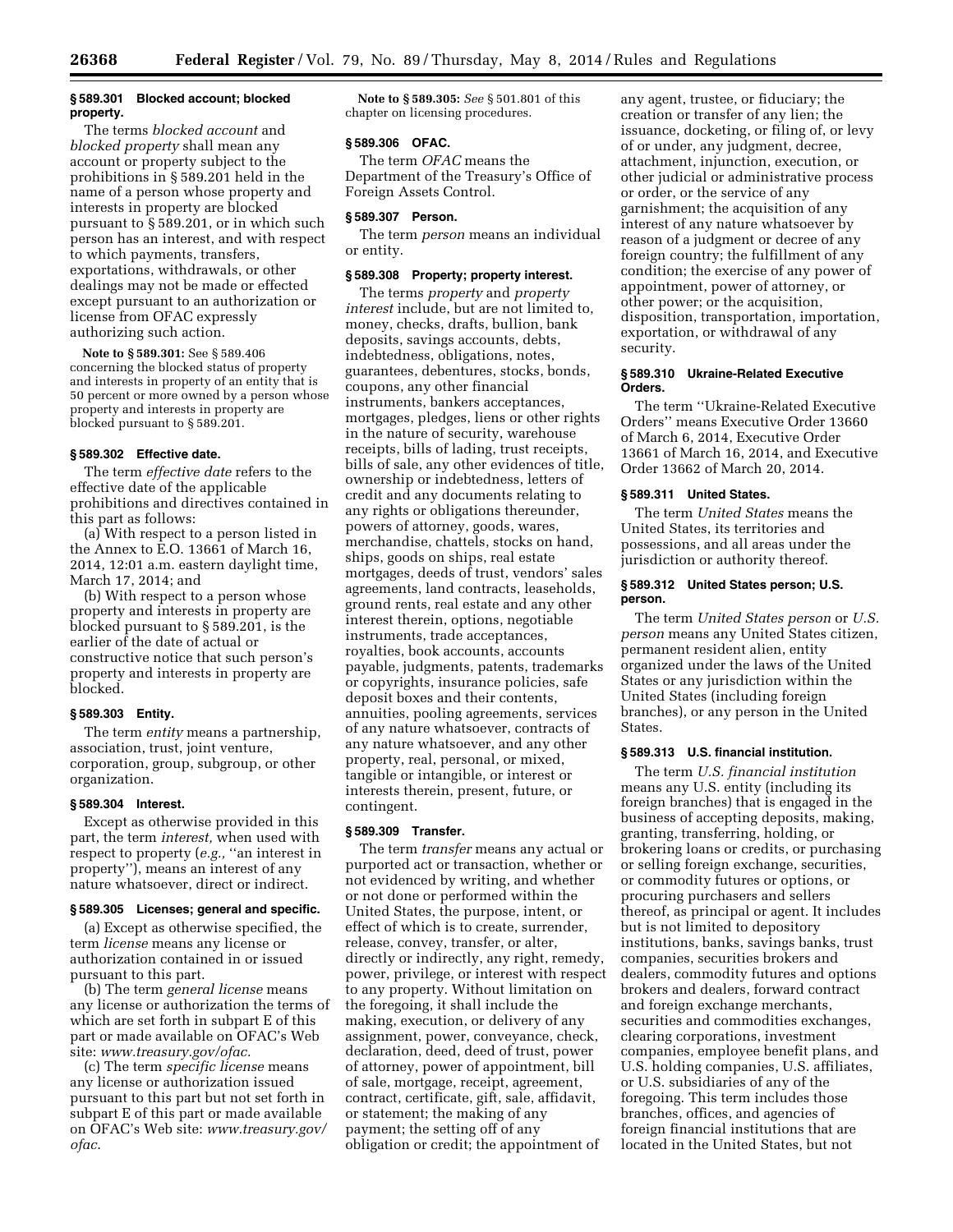such institutions' foreign branches, offices, or agencies.

# **Subpart D—Interpretations**

### **§ 589.401 [Reserved]**

# **§ 589.402 Effect of amendment.**

Unless otherwise specifically provided, any amendment, modification, or revocation of any provision in or appendix to this part or chapter or of any order, regulation, ruling, instruction, or license issued by OFAC does not affect any act done or omitted, or any civil or criminal proceeding commenced or pending, prior to such amendment, modification, or revocation. All penalties, forfeitures, and liabilities under any such order, regulation, ruling, instruction, or license continue and may be enforced as if such amendment, modification, or revocation had not been made.

# **§ 589.403 Termination and acquisition of an interest in blocked property.**

(a) Whenever a transaction licensed or authorized by or pursuant to this part results in the transfer of property (including any property interest) away from a person whose property and interests in property are blocked pursuant to § 589.201, such property shall no longer be deemed to be property blocked pursuant to § 589.201, unless there exists in the property another interest that is blocked pursuant to § 589.201, the transfer of which has not been effected pursuant to license or other authorization.

(b) Unless otherwise specifically provided in a license or authorization issued pursuant to this part, if property (including any property interest) is transferred or attempted to be transferred to a person whose property and interests in property are blocked pursuant to § 589.201, such property shall be deemed to be property in which that person has an interest and therefore blocked.

#### **§ 589.404 Transactions ordinarily incident to a licensed transaction.**

Any transaction ordinarily incident to a licensed transaction and necessary to give effect thereto is also authorized, except:

(a) An ordinarily incident transaction, not explicitly authorized within the terms of the license, by or with a person whose property and interests in property are blocked pursuant to § 589.201; or

(b) An ordinarily incident transaction, not explicitly authorized within the terms of the license, involving a debit to a blocked account or a transfer of blocked property.

# **§ 589.405 Setoffs prohibited.**

A setoff against blocked property (including a blocked account), whether by a U.S. bank or other U.S. person, is a prohibited transfer under § 589.201 if effected after the effective date.

### **§ 589.406 Entities owned by a person whose property and interests in property are blocked.**

A person whose property and interests in property are blocked pursuant to § 589.201 has an interest in all property and interests in property of an entity in which it owns, directly or indirectly, a 50 percent or greater interest. The property and interests in property of such an entity, therefore, are blocked, and such an entity is a person whose property and interests in property are blocked pursuant to § 589.201, regardless of whether the name of the entity is incorporated into OFAC's Specially Designated Nationals and Blocked Persons List (''SDN List'').

# **Subpart E—Licenses, Authorizations, and Statements of Licensing Policy**

## **§ 589.501 General and specific licensing procedures.**

For provisions relating to licensing procedures, see part 501, subpart E, of this chapter. Licensing actions taken pursuant to part 501 of this chapter with respect to the prohibitions contained in this part are considered actions taken pursuant to this part. General licenses and statements of licensing policy relating to this part also may be available through the Ukraine-related sanctions page on OFAC's Web site: *[www.treasury.gov/ofac.](http://www.treasury.gov/ofac)* 

#### **§ 589.502 [Reserved]**

#### **§ 589.503 Exclusion from licenses.**

OFAC reserves the right to exclude any person, property, transaction, or class thereof from the operation of any license or from the privileges conferred by any license. OFAC also reserves the right to restrict the applicability of any license to particular persons, property, transactions, or classes thereof. Such actions are binding upon actual or constructive notice of the exclusions or restrictions.

#### **§ 589.504 Payments and transfers to blocked accounts in U.S. financial institutions.**

Any payment of funds or transfer of credit in which a person whose property and interests in property are blocked pursuant to § 589.201 has any interest that comes within the possession or control of a U.S. financial institution must be blocked in an account on the books of that financial institution. A

transfer of funds or credit by a U.S. financial institution between blocked accounts in its branches or offices is authorized, provided that no transfer is made from an account within the United States to an account held outside the United States, and further provided that a transfer from a blocked account may be made only to another blocked account held in the same name.

**Note to § 589.504:** *See* § 501.603 of this chapter for mandatory reporting requirements regarding financial transfers. *See also* § 589.203 concerning the obligation to hold blocked funds in interest-bearing accounts.

#### **§ 589.505 Entries in certain accounts for normal service charges authorized.**

(a) A U.S. financial institution is authorized to debit any blocked account held at that financial institution in payment or reimbursement for normal service charges owed it by the owner of that blocked account.

(b) As used in this section, the term *normal service charges* shall include charges in payment or reimbursement for interest due; cable, telegraph, Internet, or telephone charges; postage costs; custody fees; small adjustment charges to correct bookkeeping errors; and, but not by way of limitation, minimum balance charges, notary and protest fees, and charges for reference books, photocopies, credit reports, transcripts of statements, registered mail, insurance, stationery and supplies, and other similar items.

#### **§ 589.506 Provision of certain legal services authorized.**

(a) The provision of the following legal services to or on behalf of persons whose property and interests in property are blocked pursuant to § 589.201 or any further Executive orders relating to the national emergency declared in Executive Order 13660 of March 6, 2014, is authorized, provided that receipt of payment of professional fees and reimbursement of incurred expenses must be specifically licensed or otherwise authorized pursuant to § 589.507:

(1) Provision of legal advice and counseling on the requirements of and compliance with the laws of the United States or any jurisdiction within the United States, provided that such advice and counseling are not provided to facilitate transactions in violation of this part;

(2) Representation of persons named as defendants in or otherwise made parties to legal, arbitration, or administrative proceedings before any U.S. federal, state, or local court or agency;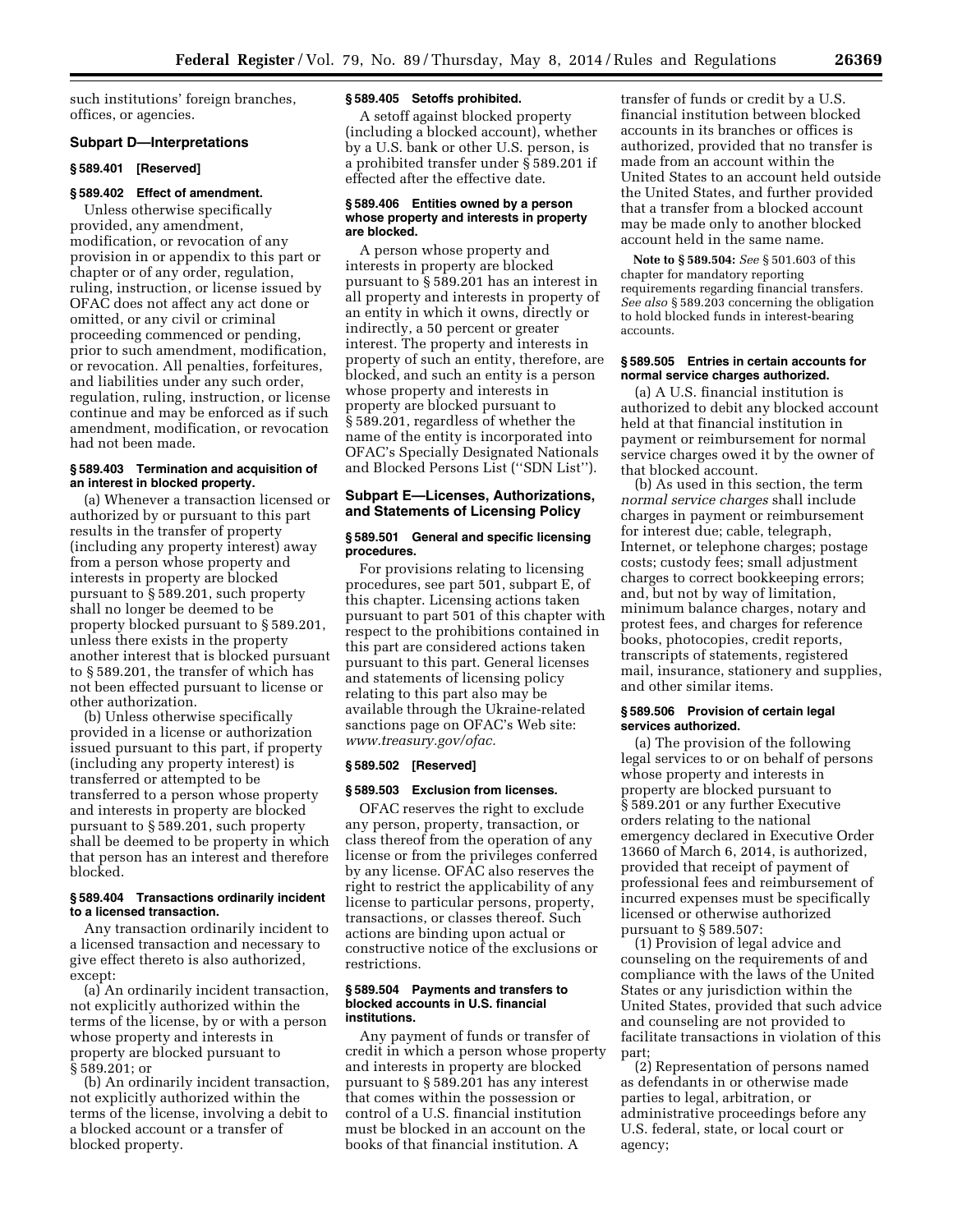(3) Initiation and conduct of legal, arbitration, or administrative proceedings before any U.S. federal, state, or local court or agency;

(4) Representation of persons before any U.S. federal, state, or local court or agency with respect to the imposition, administration, or enforcement of U.S. sanctions against such persons; and

(5) Provision of legal services in any other context in which prevailing U.S. law requires access to legal counsel at public expense.

(b) The provision of any other legal services to persons whose property and interests in property are blocked pursuant to § 589.201 or any further Executive orders relating to the national emergency declared in Executive Order 13660 of March 6, 2014, not otherwise authorized in this part, requires the issuance of a specific license.

(c) Entry into a settlement agreement or the enforcement of any lien, judgment, arbitral award, decree, or other order through execution, garnishment, or other judicial process purporting to transfer or otherwise alter or affect property or interests in property blocked pursuant to § 589.201 or any further Executive orders relating to the national emergency declared in Executive Order 13660 of March 6, 2014, is prohibited unless licensed pursuant to this part.

**Note to § 589.506:** U.S. persons seeking administrative reconsideration or judicial review of their designation or the blocking of their property and interests in property may apply for a specific license from OFAC to authorize the release of a limited amount of blocked funds for the payment of legal fees where alternative funding sources are not available. For more information, see OFAC's *Guidance on the Release of Limited Amounts of Blocked Funds for Payment of Legal Fees and Costs Incurred in Challenging the Blocking of U.S. Persons in Administrative or Civil Proceedings,* which is available on OFAC's Web site: *[www.treasury.gov/ofac.](http://www.treasury.gov/ofac)* 

# **§ 589.507 Payments from funds originating outside the United States authorized.**

*Payments from funds originating outside the United States.* Receipts of payment of professional fees and reimbursement of incurred expenses for the provision of legal services authorized pursuant to § 589.506(a) to or on behalf of any person whose property and interests in property are blocked pursuant to § 589.201 or any further Executive orders relating to the national emergency declared in Executive Order 13660 of March 6, 2014, are authorized from funds originating outside the United States, provided that:

(a) Prior to receiving payment for legal services authorized pursuant to § 589.506(a) rendered to persons whose

property and interests in property are blocked pursuant to § 589.201 or any further Executive orders relating to the national emergency declared in Executive Order 13660 of March 6, 2014, the U.S. person that is an attorney, law firm, or legal services organization provides to OFAC a copy of a letter of engagement or a letter of intent to engage specifying the services to be performed and signed by the individual to whom such services are to be provided or, where services are to be provided to an entity, by a legal representative of the entity. The copy of a letter of engagement or a letter of intent to engage, accompanied by correspondence referencing this paragraph (a), is to be mailed to: Licensing Division, Office of Foreign Assets Control, U.S. Department of the Treasury, 1500 Pennsylvania Avenue NW., Annex, Washington, DC 20220;

(b) The funds received by U.S. persons as payment of professional fees and reimbursement of incurred expenses for the provision of legal services authorized pursuant to § 589.506(a) must not originate from:

(1) A source within the United States; (2) Any source, wherever located, within the possession or control of a U.S. person; or

(3) Any individual or entity, other than the person on whose behalf the legal services authorized pursuant to § 589.506(a) are to be provided, whose property and interests in property are blocked pursuant to any part of this chapter or any Executive order;

**Note to paragraph (b) of § 589.507:** This paragraph authorizes the blocked person on whose behalf the legal services authorized pursuant to § 589.506(a) are to be provided to make payments for authorized legal services using funds originating outside the United States that were not previously blocked. Nothing in this paragraph authorizes payments for legal services using funds in which any other person whose property and interests in property are blocked pursuant to § 589.201 or any further Executive orders relating to the national emergency declared in Executive Order 13660 of March 6, 2014, any other part of this chapter, or any Executive order holds an interest.

(c) *Reports.* (1) U.S. persons who receive payments in connection with legal services authorized pursuant to § 589.506(a) must submit quarterly reports no later than 30 days following the end of the calendar quarter during which the payments were received providing information on the funds received. Such reports shall specify:

(i) The individual or entity from whom the funds originated and the amount of funds received; and (ii) If applicable:

(A) The names of any individuals or entities providing related services to the U.S. person receiving payment in connection with authorized legal services, such as private investigators or expert witnesses;

(B) A general description of the services provided; and

(C) The amount of funds paid in connection with such services.

(2) In the event that no transactions occur or no funds are received during the reporting period, a statement is to be filed to that effect; and

(3) The reports, which must reference this section, are to be mailed to: Licensing Division, Office of Foreign Assets Control, U.S. Department of the Treasury, 1500 Pennsylvania Avenue NW., Annex, Washington, DC 20220.

**Note 1 to § 589.507:** U.S. persons who receive payments in connection with legal services authorized pursuant to § 589.506(a) do not need to obtain specific authorization to contract for related services that are ordinarily incident to the provision of those legal services, such as those provided by private investigators or expert witnesses, or to pay for such services. Additionally, U.S. persons do not need to obtain specific authorization to provide related services that are ordinarily incident to the provision of legal services authorized pursuant to § 589.506(a).

**Note 2 to § 589.507:** Any payment authorized in or pursuant to this paragraph that is routed through the U.S. financial system should reference § 589.507 to avoid the blocking of the transfer.

**Note 3 to § 589.507:** Nothing in this section authorizes the transfer of any blocked property, the debiting of any blocked account, the entry of any judgment or order that effects a transfer of blocked property, or the execution of any judgment against property blocked pursuant to any part of this chapter or any Executive order.

### **§ 589.508 Authorization of emergency medical services.**

The provision of nonscheduled emergency medical services in the United States to persons whose property and interests in property are blocked pursuant to § 589.201(a) or any further Executive orders relating to the national emergency declared in Executive Order 13660 of March 6, 2014, is authorized, provided that all receipt of payment for such services must be specifically licensed.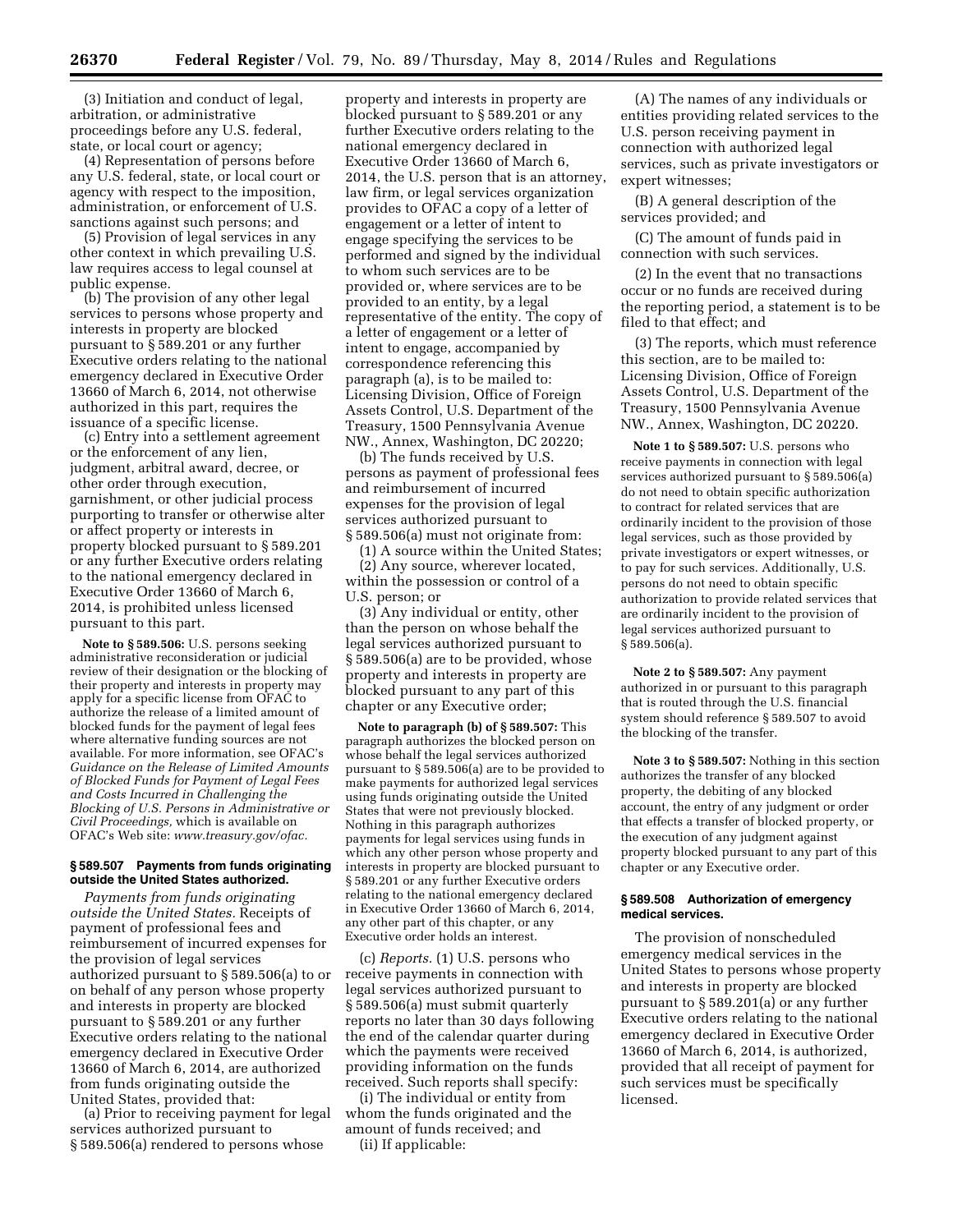# **Subpart F—[Reserved]**

#### **Subpart G—[Reserved]**

# **Subpart H—Procedures**

# **§ 589.801 [Reserved]**

# **§ 589.802 Delegation by the Secretary of the Treasury.**

Any action that the Secretary of the Treasury is authorized to take pursuant to the Ukraine-Related Executive Orders—with the exception of the determination of sectors of the Russian Federation economy under Section 1(a)(i) of Executive Order 13662 of March 20, 2014—and any further Executive orders relating to the national emergency declared in Executive Order 13660 of March 6, 2014, may be taken by the Director of OFAC or by any other person to whom the Secretary of the Treasury has delegated authority so to act.

# **Subpart I—Paperwork Reduction Act**

# **§ 589.901 Paperwork Reduction Act notice.**

For approval by the Office of Management and Budget (''OMB'') under the Paperwork Reduction Act of 1995 (44 U.S.C. 3507) of information collections relating to recordkeeping and reporting requirements, licensing procedures (including those pursuant to statements of licensing policy), and other procedures, *see* § 501.901 of this chapter. An agency may not conduct or sponsor, and a person is not required to respond to, a collection of information unless it displays a valid control number assigned by OMB.

### **Appendix A to Part 589—Executive Order 13660**

*Executive Order 13660 of March 6, 2014*  Blocking Property of Certain Persons Contributing to the Situation in Ukraine

By the authority vested in me as President by the Constitution and the laws of the United States of America, including the International Emergency Economic Powers Act (50 U.S.C. 1701 *et seq.*) (IEEPA), the National Emergencies Act (50 U.S.C. 1601 *et seq.*) (NEA), section 212(f) of the Immigration and Nationality Act of 1952 (8 U.S.C. 1182(f)), and section 301 of title 3, United States Code,

I, BARACK OBAMA, President of the United States of America, find that the actions and policies of persons including persons who have asserted governmental authority in the Crimean region without the authorization of the Government of Ukraine that undermine democratic processes and institutions in Ukraine; threaten its peace, security, stability, sovereignty, and territorial integrity; and contribute to the misappropriation of its assets, constitute an unusual and extraordinary threat to the national security and foreign policy of the

United States, and I hereby declare a national emergency to deal with that threat. I hereby order:

Section 1. (a) All property and interests in property that are in the United States, that hereafter come within the United States, or that are or hereafter come within the possession or control of any United States person (including any foreign branch) of the following persons are blocked and may not be transferred, paid, exported, withdrawn, or otherwise dealt in: any person determined by the Secretary of the Treasury, in consultation with the Secretary of State:

(i) To be responsible for or complicit in, or to have engaged in, directly or indirectly, any of the following:

(A) Actions or policies that undermine democratic processes or institutions in Ukraine;

(B) actions or policies that threaten the peace, security, stability, sovereignty, or territorial integrity of Ukraine; or

(C) misappropriation of state assets of Ukraine or of an economically significant entity in Ukraine;

(ii) to have asserted governmental authority over any part or region of Ukraine without the authorization of the Government of Ukraine;

(iii) to be a leader of an entity that has, or whose members have, engaged in any activity described in subsection (a)(i) or (a)(ii) of this section or of an entity whose property and interests in property are blocked pursuant to this order;

(iv) to have materially assisted, sponsored, or provided financial, material, or technological support for, or goods or services to or in support of, any activity described in subsection (a)(i) or (a)(ii) of this section or any person whose property and interests in property are blocked pursuant to this order; or

(v) to be owned or controlled by, or to have acted or purported to act for or on behalf of, directly or indirectly, any person whose property and interests in property are blocked pursuant to this order.

(b) The prohibitions in subsection (a) of this section apply except to the extent provided by statutes, or in regulations, orders, directives, or licenses that may be issued pursuant to this order, and notwithstanding any contract entered into or any license or permit granted prior to the effective date of this order.

Sec. 2. I hereby find that the unrestricted immigrant and nonimmigrant entry into the United States of aliens determined to meet one or more of the criteria in subsection 1(a) of this order would be detrimental to the interests of the United States, and I hereby suspend entry into the United States, as immigrants or nonimmigrants, of such persons. Such persons shall be treated as persons covered by section 1 of Proclamation 8693 of July 24, 2011 (Suspension of Entry of Aliens Subject to United Nations Security Council Travel Bans and International Emergency Economic Powers Act Sanctions).

Sec. 3. I hereby determine that the making of donations of the type of articles specified in section  $203(b)(2)$  of IEEPA (50 U.S.C.  $1702(b)(2)$ ) by, to, or for the benefit of any person whose property and interests in

property are blocked pursuant to section 1 of this order would seriously impair my ability to deal with the national emergency declared in this order, and I hereby prohibit such donations as provided by section 1 of this order.

Sec. 4. The prohibitions in section 1 of this order include but are not limited to:

(a) The making of any contribution or provision of funds, goods, or services by, to, or for the benefit of any person whose property and interests in property are blocked pursuant to this order; and

(b) the receipt of any contribution or provision of funds, goods, or services from any such person.

Sec. 5. (a) Any transaction that evades or avoids, has the purpose of evading or avoiding, causes a violation of, or attempts to violate any of the prohibitions set forth in this order is prohibited.

(b) Any conspiracy formed to violate any of the prohibitions set forth in this order is prohibited.

Sec. 6. For the purposes of this order: (a) the term ''person'' means an individual or entity;

(b) the term ''entity'' means a partnership, association, trust, joint venture, corporation, group, subgroup, or other organization; and

(c) the term ''United States person'' means any United States citizen, permanent resident alien, entity organized under the laws of the United States or any jurisdiction within the United States (including foreign branches), or any person in the United States.

Sec. 7. For those persons whose property and interests in property are blocked pursuant to this order who might have a constitutional presence in the United States, I find that because of the ability to transfer funds or other assets instantaneously, prior notice to such persons of measures to be taken pursuant to this order would render those measures ineffectual. I therefore determine that for these measures to be effective in addressing the national emergency declared in this order, there need be no prior notice of a listing or determination made pursuant to section 1 of this order.

Sec. 8. The Secretary of the Treasury, in consultation with the Secretary of State, is hereby authorized to take such actions, including the promulgation of rules and regulations, and to employ all powers granted to the President by IEEPA, as may be necessary to carry out the purposes of this order. The Secretary of the Treasury may redelegate any of these functions to other officers and agencies of the United States Government consistent with applicable law. All agencies of the United States Government are hereby directed to take all appropriate measures within their authority to carry out the provisions of this order.

Sec. 9. The Secretary of the Treasury, in consultation with the Secretary of State, is hereby authorized to submit the recurring and final reports to the Congress on the national emergency declared in this order, consistent with section 401(c) of the NEA (50 U.S.C. 1641(c)) and section 204(c) of IEEPA (50 U.S.C. 1703(c)).

Sec. 10. This order is not intended to, and does not, create any right or benefit,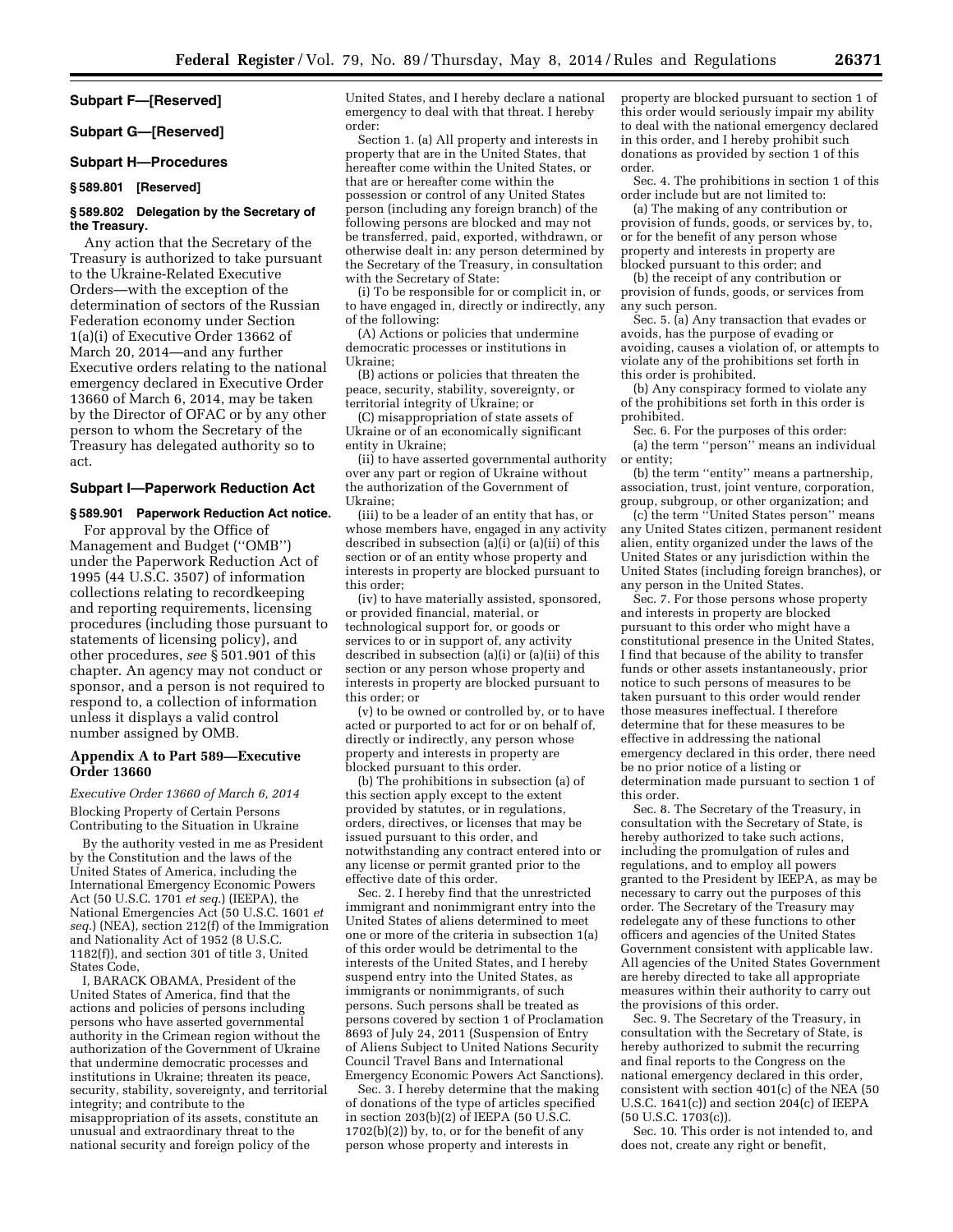substantive or procedural, enforceable at law or in equity by any party against the United States, its departments, agencies, or entities, its officers, employees, or agents, or any other person.

#### Barack Obama THE WHITE HOUSE, March 6, 2014

# **Appendix B to Part 589—Executive Order 13661**

#### *Executive Order 13661 of March 16, 2014*

Blocking Property of Additional Persons Contributing to the Situation in Ukraine

By the authority vested in me as President by the Constitution and the laws of the United States of America, including the International Emergency Economic Powers Act (50 U.S.C. 1701 et seq.) (IEEPA), the National Emergencies Act (50 U.S.C. 1601 et seq.) (NEA), section 212(f) of the Immigration and Nationality Act of 1952 (8 U.S.C. 1182(f)), and section 301 of title 3, United States Code,

I, BARACK OBAMA, President of the United States of America, hereby expand the scope of the national emergency declared in Executive Order 13660 of March 6, 2014, finding that the actions and policies of the Government of the Russian Federation with respect to Ukraine—including the recent deployment of Russian Federation military forces in the Crimea region of Ukraine undermine democratic processes and institutions in Ukraine; threaten its peace, security, stability, sovereignty, and territorial integrity; and contribute to the misappropriation of its assets, and thereby constitute an unusual and extraordinary threat to the national security and foreign policy of the United States. Accordingly, I hereby order:

Section 1. (a) All property and interests in property that are in the United States, that hereafter come within the United States, or that are or hereafter come within the possession or control of any United States person (including any foreign branch) of the following persons are blocked and may not be transferred, paid, exported, withdrawn, or otherwise dealt in:

(i) The persons listed in the Annex to this order; and

(ii) persons determined by the Secretary of the Treasury, in consultation with the Secretary of State:

(A) To be an official of the Government of the Russian Federation;

(B) to operate in the arms or related materiel sector in the Russian Federation;

(C) to be owned or controlled by, or to have acted or purported to act for or on behalf of, directly or indirectly:

(1) A senior official of the Government of the Russian Federation; or

(2) a person whose property and interests in property are blocked pursuant to this order; or

(D) to have materially assisted, sponsored, or provided financial, material, or

technological support for, or goods or services to or in support of:

(1) A senior official of the Government of the Russian Federation; or

(2) a person whose property and interests in property are blocked pursuant to this order.

(b) The prohibitions in subsection (a) of this section apply except to the extent provided by statutes, or in regulations, orders, directives, or licenses that may be issued pursuant to this order, and notwithstanding any contract entered into or any license or permit granted prior to the effective date of this order.

Sec. 2. I hereby find that the unrestricted immigrant and nonimmigrant entry into the United States of aliens determined to meet one or more of the criteria in section 1(a) of this order would be detrimental to the interests of the United States, and I hereby suspend entry into the United States, as immigrants or nonimmigrants, of such persons. Such persons shall be treated as persons covered by section 1 of Proclamation 8693 of July 24, 2011 (Suspension of Entry of Aliens Subject to United Nations Security Council Travel Bans and International Emergency Economic Powers Act Sanctions).

Sec. 3. I hereby determine that the making of donations of the type of articles specified in section 203(b)(2) of IEEPA (50 U.S.C.  $1702(b)(2)$ ) by, to, or for the benefit of any person whose property and interests in property are blocked pursuant to section 1 of this order would seriously impair my ability to deal with the national emergency declared in Executive Order 13660, and I hereby prohibit such donations as provided by section 1 of this order.

Sec. 4. The prohibitions in section 1 of this order include but are not limited to:

(a) The making of any contribution or provision of funds, goods, or services by, to, or for the benefit of any person whose property and interests in property are blocked pursuant to this order; and

(b) the receipt of any contribution or provision of funds, goods, or services from any such person.

Sec. 5. (a) Any transaction that evades or avoids, has the purpose of evading or avoiding, causes a violation of, or attempts to violate any of the prohibitions set forth in this order is prohibited.

(b) Any conspiracy formed to violate any of the prohibitions set forth in this order is prohibited.

Sec. 6. For the purposes of this order:

(a) The term ''person'' means an individual or entity;

(b) the term ''entity'' means a partnership, association, trust, joint venture, corporation, group, subgroup, or other organization;

(c) the term ''United States person'' means any United States citizen, permanent resident alien, entity organized under the laws of the United States or any jurisdiction within the United States (including foreign branches), or any person in the United States; and

(d) the term the ''Government of the Russian Federation'' means the Government of the Russian Federation, any political subdivision, agency, or instrumentality thereof, including the Central Bank of the Government of the Russian Federation, and any person owned or controlled by, or acting for or on behalf of, the Government of the Russian Federation.

Sec. 7. For those persons whose property and interests in property are blocked

pursuant to this order who might have a constitutional presence in the United States, I find that because of the ability to transfer funds or other assets instantaneously, prior notice to such persons of measures to be taken pursuant to this order would render those measures ineffectual. I therefore determine that for these measures to be effective in addressing the national emergency declared in Executive Order 13660, there need be no prior notice of a listing or determination made pursuant to section 1 of this order.

Sec. 8. The Secretary of the Treasury, in consultation with the Secretary of State, is hereby authorized to take such actions, including the promulgation of rules and regulations, and to employ all powers granted to the President by IEEPA, as may be necessary to carry out the purposes of this order. The Secretary of the Treasury may redelegate any of these functions to other officers and agencies of the United States Government consistent with applicable law. All agencies of the United States Government are hereby directed to take all appropriate measures within their authority to carry out the provisions of this order.

Sec. 9. The Secretary of the Treasury, in consultation with the Secretary of State, is hereby authorized to determine that circumstances no longer warrant the blocking of the property and interests in property of a person listed in the Annex to this order, and to take necessary action to give effect to that determination.

Sec. 10. This order is not intended to, and does not, create any right or benefit, substantive or procedural, enforceable at law or in equity by any party against the United States, its departments, agencies, or entities, its officers, employees, or agents, or any other person.

Sec. 11. This order is effective at 12:01 a.m. eastern daylight time on March 17, 2014.

Barack Obama THE WHITE HOUSE, March 17, 2014

# **Appendix C to Part 589—Executive Order 13662**

*Executive Order 13662 of March 20, 2014*  Blocking Property of Additional Persons Contributing to the Situation in Ukraine

By the authority vested in me as President by the Constitution and the laws of the United States of America, including the International Emergency Economic Powers Act (50 U.S.C. 1701 et seq.) (IEEPA), the National Emergencies Act (50 U.S.C. 1601 et seq.) (NEA), section 212(f) of the Immigration and Nationality Act of 1952 (8 U.S.C. 1182(f)), and section 301 of title 3, United States Code,

I, BARACK OBAMA, President of the United States of America, hereby expand the scope of the national emergency declared in Executive Order 13660 of March 6, 2014, and expanded by Executive Order 13661 of March 16, 2014, finding that the actions and policies of the Government of the Russian Federation, including its purported annexation of Crimea and its use of force in Ukraine, continue to undermine democratic processes and institutions in Ukraine;